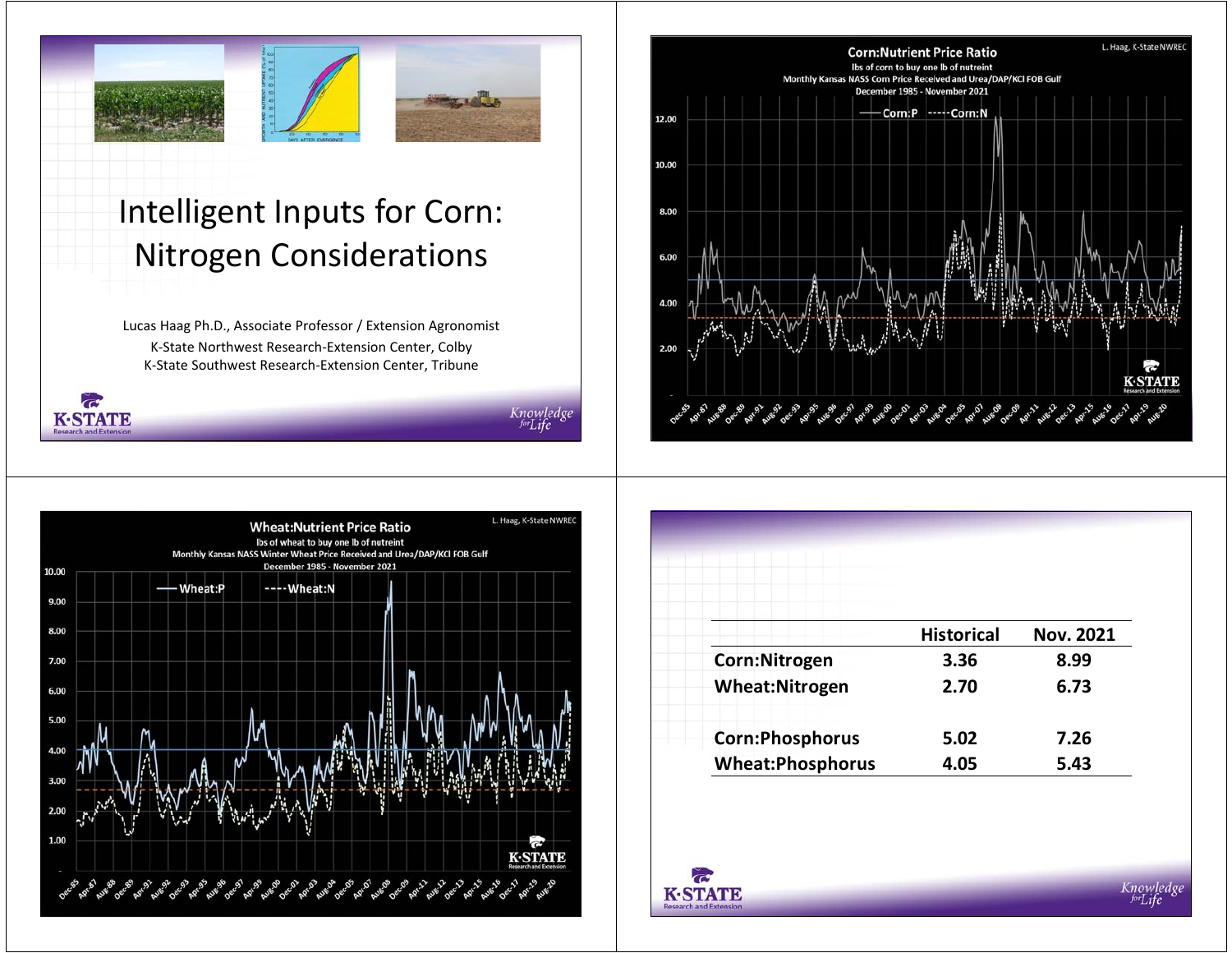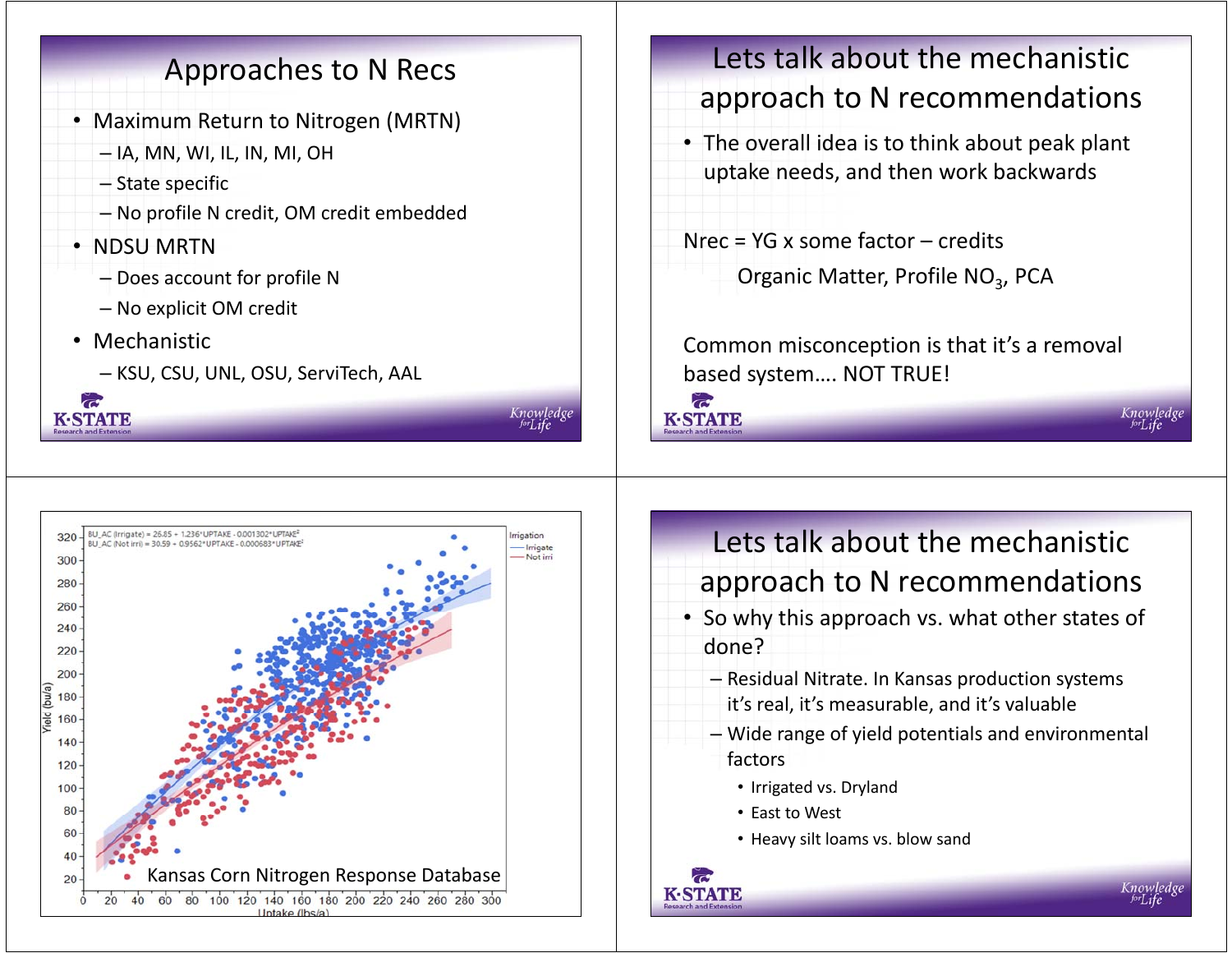## Past K-State Recommendation

#### **Corn Nitrogen Recommendations**

Fertilizer N Required At Various Yield and Soil Organic Matter Levels Assuming Profile N Test Is Not Used (includes 30 Lb N/A residual default)

#### Soil Organic Matter Content (%)

| Yield<br>Goal | 1.0 | 1.5 | 2.0 | 2.5      | 3.0 | 3.5 | 4.0     |
|---------------|-----|-----|-----|----------|-----|-----|---------|
| (Bu/A)        |     |     |     | $Lb$ N/A |     |     |         |
| 60            | 46  | 36  | 26  | 16       | 6   | 0   | $\circ$ |
| 100           | 110 | 100 | 90  | 80       | 70  | 60  | 50      |
| 140           | 174 | 164 | 154 | 144      | 134 | 124 | 114     |
| 180           | 238 | 228 | 218 | 208      | 198 | 188 | 178     |
| 220           | 300 | 292 | 282 | 272      | 262 | 252 | 242     |
|               |     |     |     |          |     |     |         |

N Rec  $2.3$  = (Yield Goal  $\times$  1.6) - (% SOM  $\times$  20) - Profile N - Manure N - Other N Adjustments + Previous Crop Adjustments

Total N requirements presented include only Yield Goal and Soil Organic Matter Adjustments assuming profile N test not used. N rate should also be adjusted for Previous Crop, Manure and Other Appropriate N Rate Adjustments (see N rate adjustments for warm-season crops)

Maximum fertilizer N recommendations are 230 lb N/A for Dryland Corn production and 300 lb N/A for Irrigated Corn production.

A minimum fertilizer N application of 30 lb N/A may be appropriate for early crop growth and development



# But what about lbs/bu?

"You KSU guys are nuts! It doesn't take 1.6 lbs/bu, I can do it on 0.7!"

- The farm press as well as many producers and consultants want to think in terms of lbs/bu
	- A nice simple number for bragging rights
	- Probably not a bad approach in the corn belt
	- Maybe useful in less dynamic systems in Kansas (e.g. continuous irrigated corn)

• BUT:

KASTVAVID

– If you don't know NO<sub>3</sub> at the beginning and end of the season, it's really not that useful of a number

Nrec =  $YG \times 1.6$  – Profile N – Soil OM Credit – Other Credits

"Old" K-State Corn Nrec

 $Nrec = YG \times 1.6 - Profile N -$ Soil OM Credit – Other Credits

 $(130 \times 1.6) - 40 \text{ lb/ac} - (2.5 \times 20)$  $208 - 40 - 50 = 118$  lb/ac

 $= 0.9$  lb/bu



**K-STATE**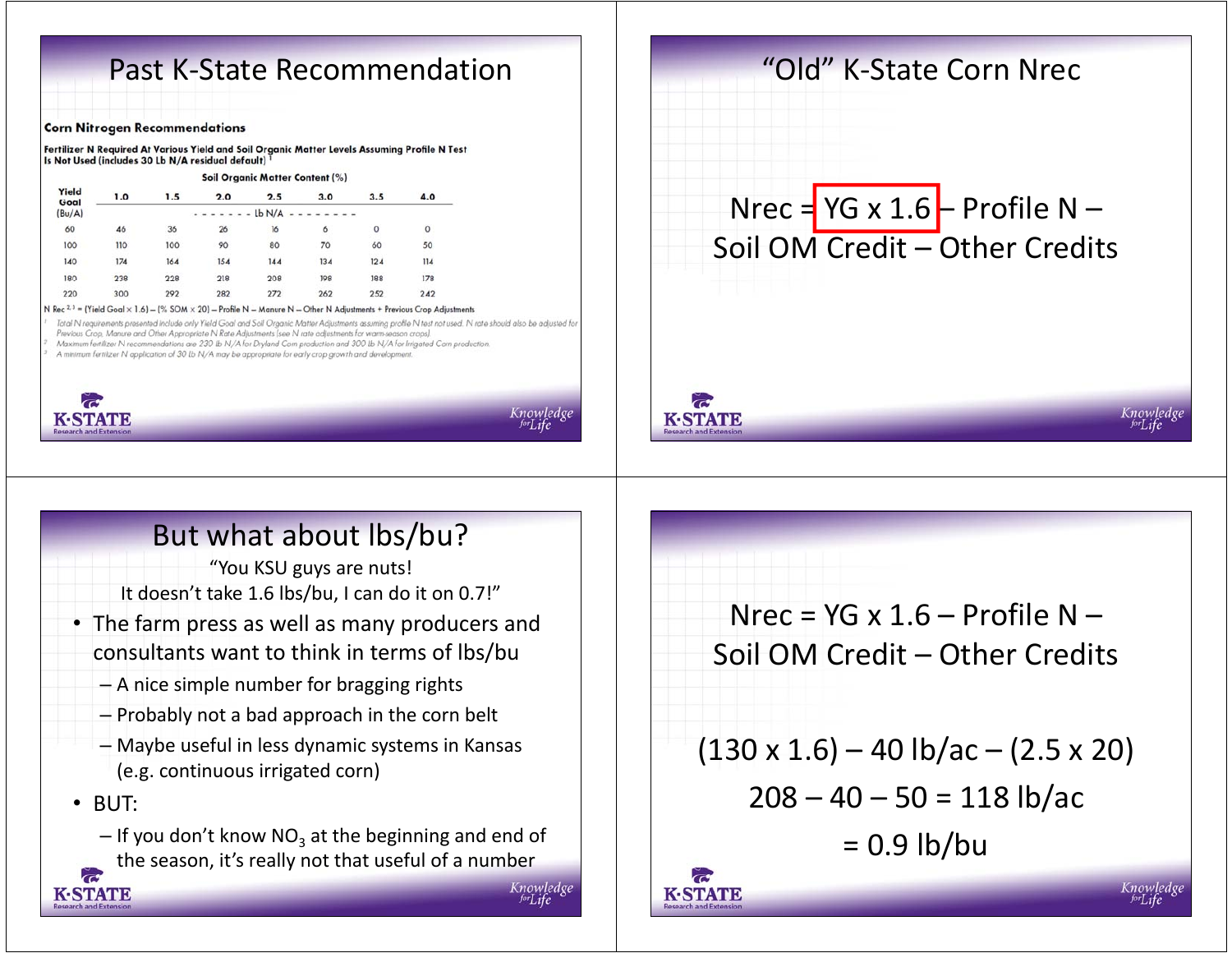# Lets talk about the mechanistic approach to N recommendations

Knowledg

**K-STATE** scoarch and Eyte

#### • Limitations

 $\overline{\mathbf{C}}$ 

**K-STATE** 

- At the end of the day, its still a best guess (as is any N recommendation method)
- Lots of moving pieces
	- Soil Efficiency
	- Fertilizer Efficiency
	- Organic Matter Mineralization



| Corn                                 |      | $N \frac{b s}{a} = \left[\frac{ie}{fe} EY - (se)N03 - SOM - PCA\right] \times Price_{Adj}$<br>Minimum N rate= 30 lbs/a |                           |                           |
|--------------------------------------|------|------------------------------------------------------------------------------------------------------------------------|---------------------------|---------------------------|
| ie (corn internal efficiency) lbs/bu |      |                                                                                                                        |                           |                           |
| Irrigated                            |      | 0.84                                                                                                                   |                           |                           |
| Non-Irrig                            |      | 0.88                                                                                                                   |                           |                           |
| fe (fertilizer recovery efficiency)  |      |                                                                                                                        | <b>DRYLAND</b>            | <b>IRRIGATED</b>          |
| High efficiency                      | 0.70 | Injected + split applied                                                                                               | $0.88 / 0.70 = 1.3$ lb/bu | $0.84 / 0.70 = 1.2$ lb/bu |
| Default                              | 0.65 | Pre-plant                                                                                                              | $0.88 / 0.65 = 1.4$ lb/bu | $0.84 / 0.65 = 1.3$ lb/bu |
| Low efficiency                       | 0.55 | Broadcast, fall-applied                                                                                                | $0.88 / 0.55 = 1.6$ lb/bu | $0.84 / 0.55 = 1.5$ lb/bu |
| se ("soil" NO3 efficiency)           |      |                                                                                                                        |                           |                           |
| Low N loss                           | 1.0  | Medium texture or western KS                                                                                           |                           |                           |
| High N loss                          | 0.7  | Corse texture or eastern KS                                                                                            |                           |                           |
|                                      |      |                                                                                                                        |                           |                           |
| <b>Research and Extension</b>        |      |                                                                                                                        |                           |                           |

| Sorghum                                  | $N^{lbs}/a = \left[\frac{ie}{fe} EY - (se)NO3 - SOM - PCA\right] \times Price_{Adj}$<br>Minimum N rate= 30 lbs/a |                                   |                                               |  |
|------------------------------------------|------------------------------------------------------------------------------------------------------------------|-----------------------------------|-----------------------------------------------|--|
| ie (sorghum internal efficiency), lbs/bu |                                                                                                                  |                                   |                                               |  |
| Sorghum                                  |                                                                                                                  | 1.2                               |                                               |  |
| fe (fertilizer recovery efficiency)      |                                                                                                                  |                                   | $1.2 / 0.70 = 1.7$ lb/bu                      |  |
| High efficiency<br>Default               | 0.70                                                                                                             | Injected + split applied          | $1.2 / 0.65 = 1.8$ lb/bu                      |  |
|                                          | 0.65                                                                                                             | Pre-plant                         | $1.2 / 0.55 = 2.2$ lb/bu                      |  |
| Low efficiency                           | 0.55                                                                                                             | Broadcast and applied in the fall |                                               |  |
| se ("soil" NO3 efficiency)               |                                                                                                                  |                                   |                                               |  |
| Low N loss                               | 1.0                                                                                                              | Medium texture or western KS      |                                               |  |
| High N loss                              | 0.7                                                                                                              | Corse texture or eastern KS       |                                               |  |
|                                          |                                                                                                                  |                                   | <b>STATE OF A STATE OF A STATE OF A STATE</b> |  |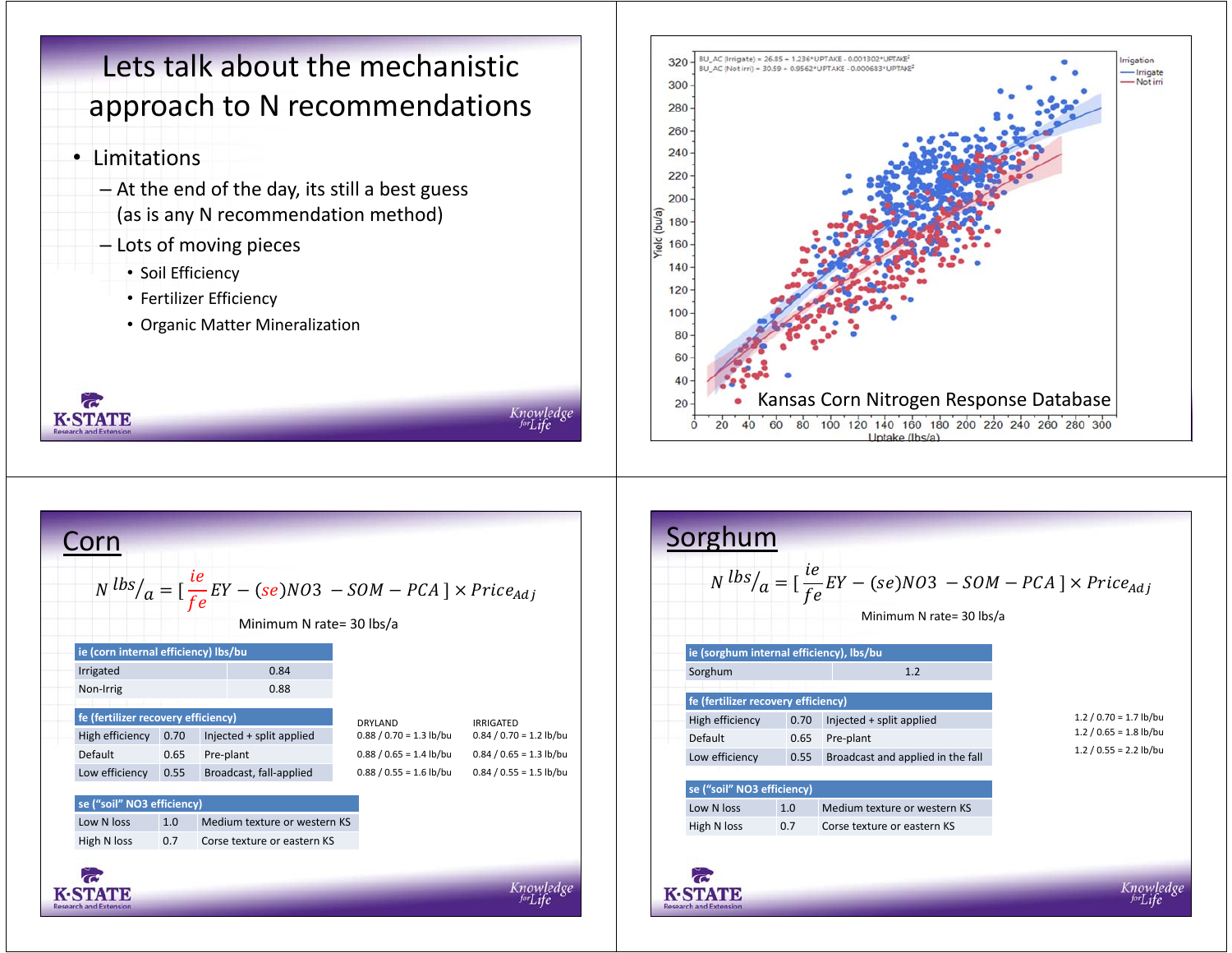





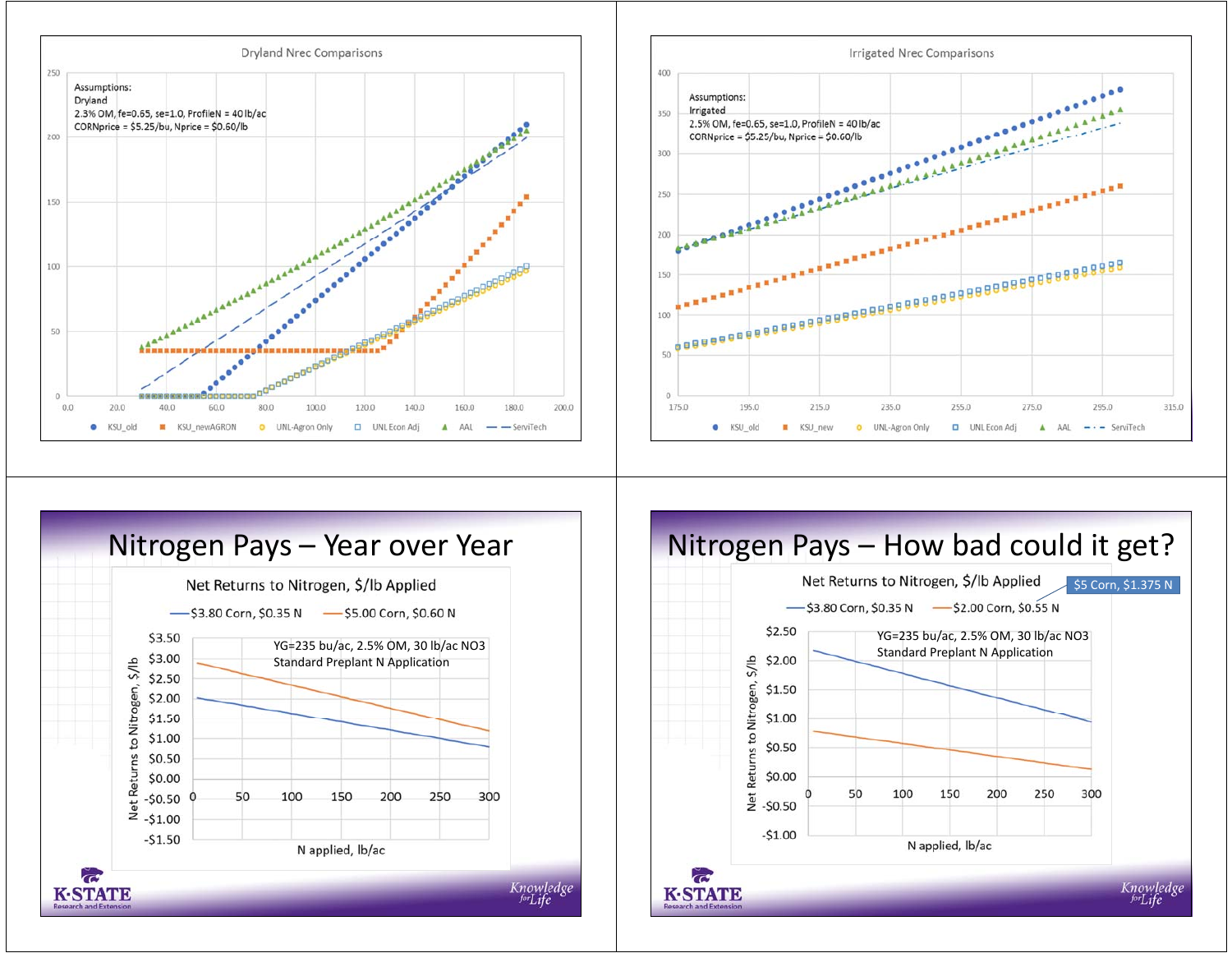

#### Economic Choices in N Management

OK, we said that applying whatever N it takes to meet the yield goal is essentially a "no-brainer", even at today's fertilizer prices (because it's relative to crop prices)

**K-STATE** 



## Economic Choices

So where is there money to be made in Nitrogen management today?

- 1. Importance of using a proper yield goal
	- 1. For us in the west, this is heavily water driven
- 2. Knowing what we have. This is really important if we screwed up on step 1 last year (e.g. drought).
- 3. Economic benefits to implementing 4R i.e. reducing cost through improving fertilizer efficiency

KASTVATE

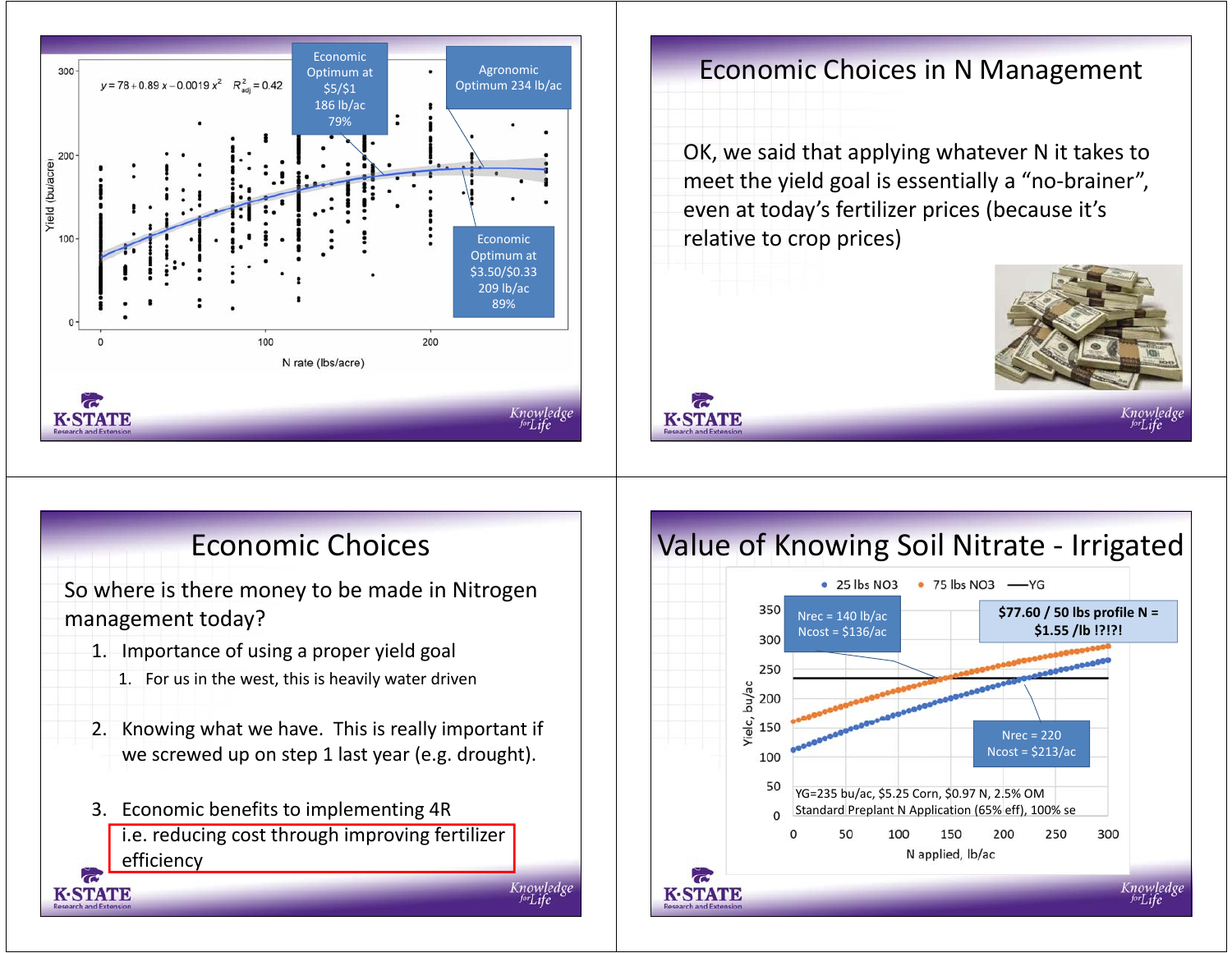





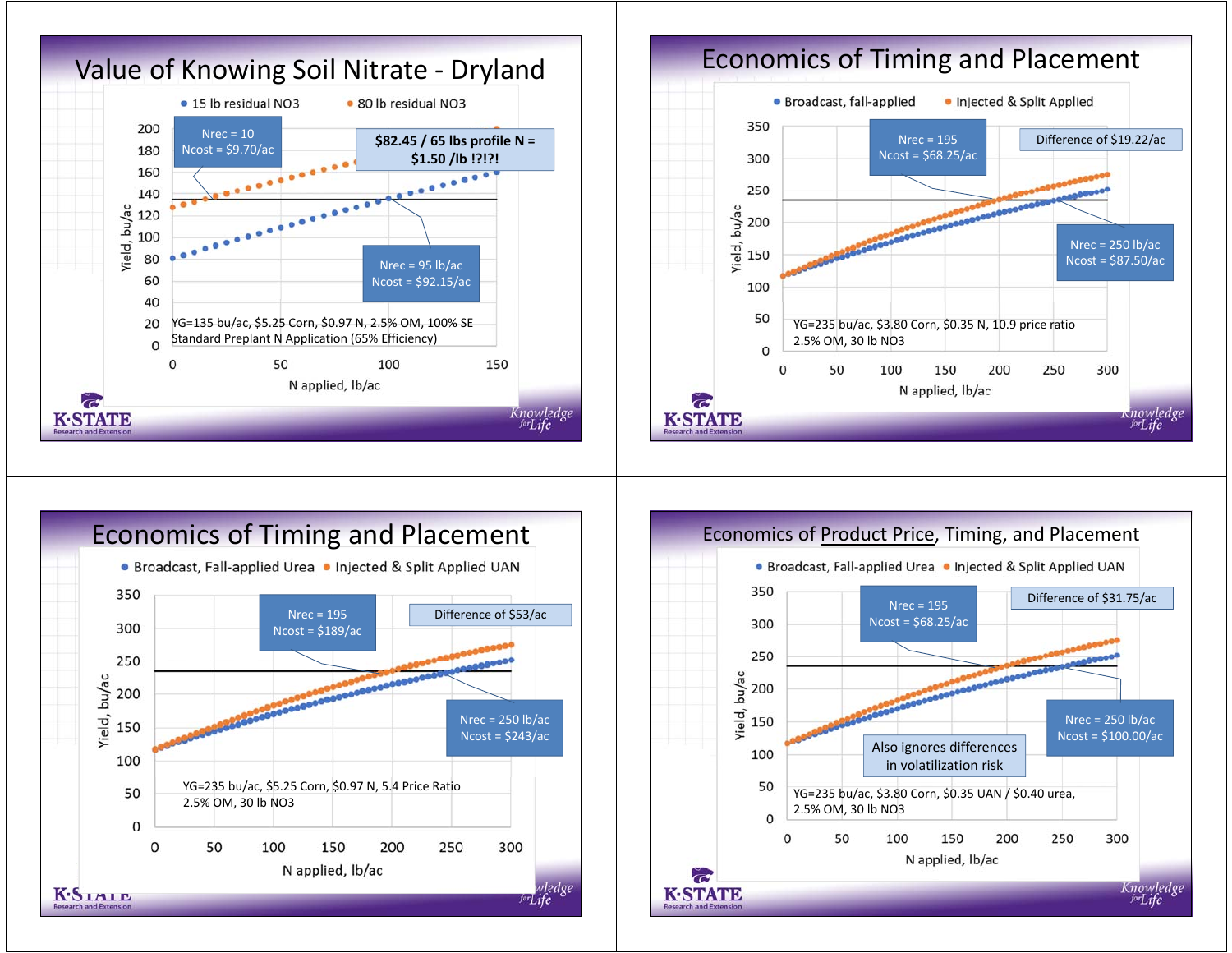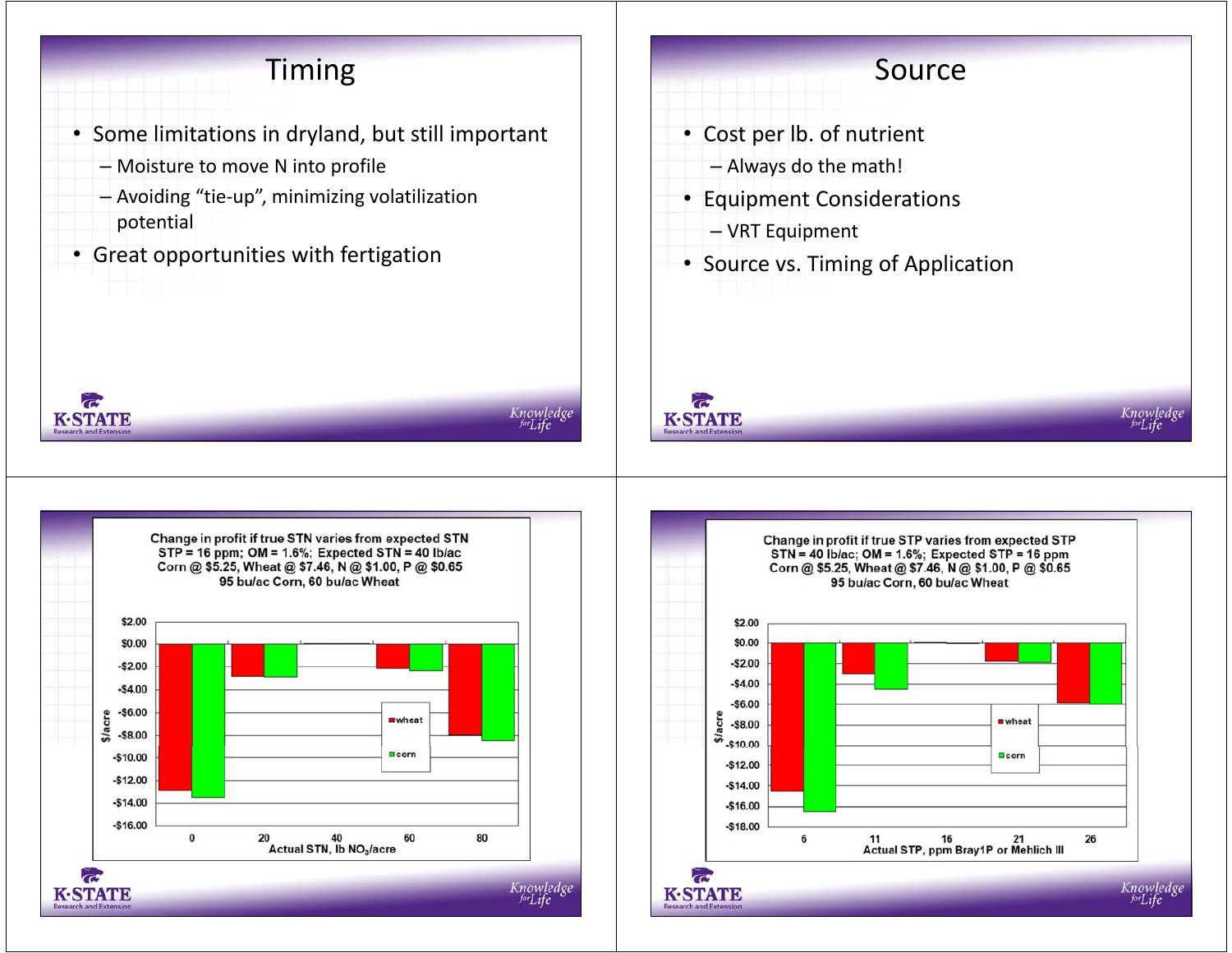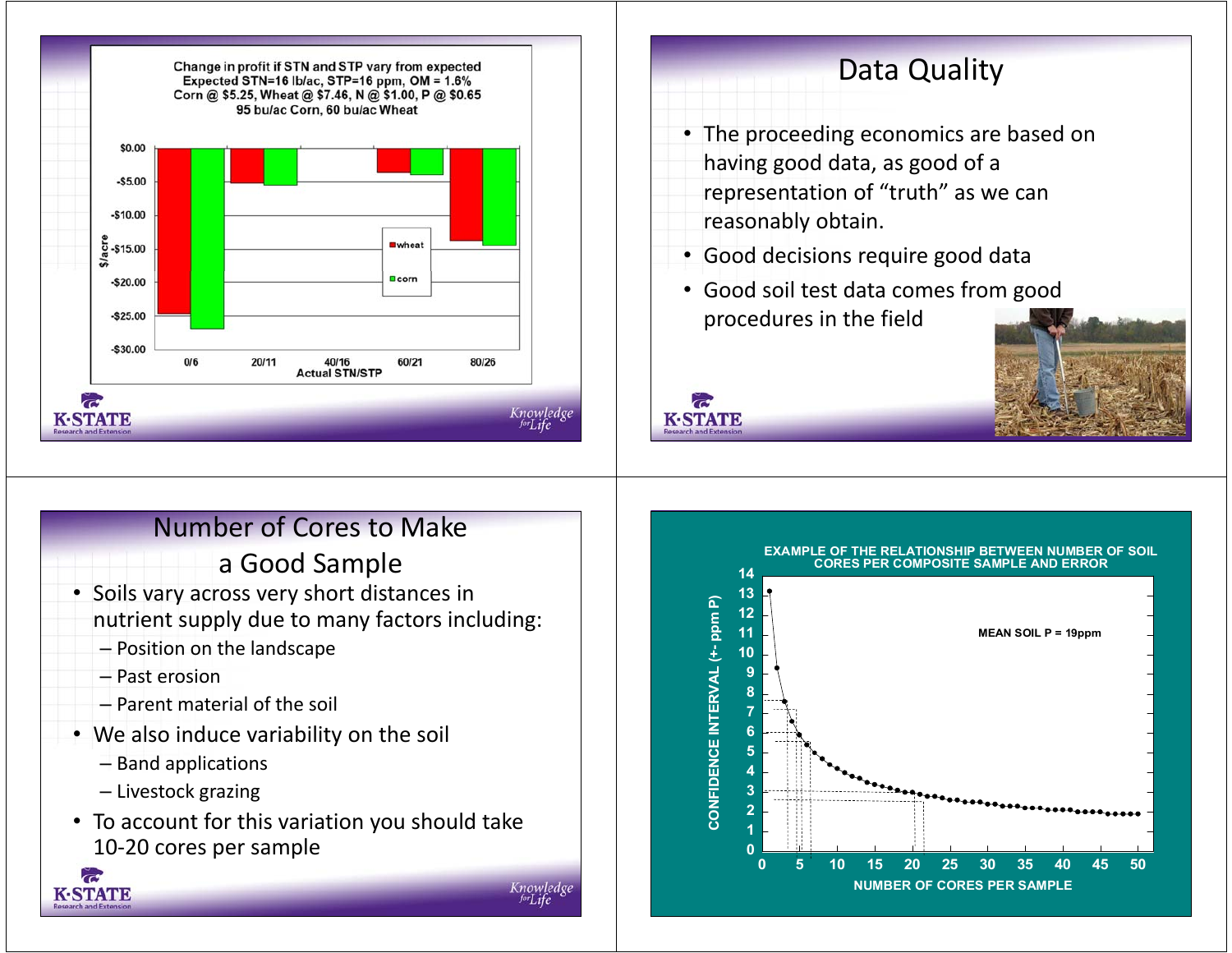

- No other data is available (i.e. yield data)
- Field is located in NW Kansas and was grid sampled on 2.5 ac grids
- Samples consisted of 15 cores, so an estimated CI of +/- 3.5 ppm





## Interpolated Soil Test Phosphorus